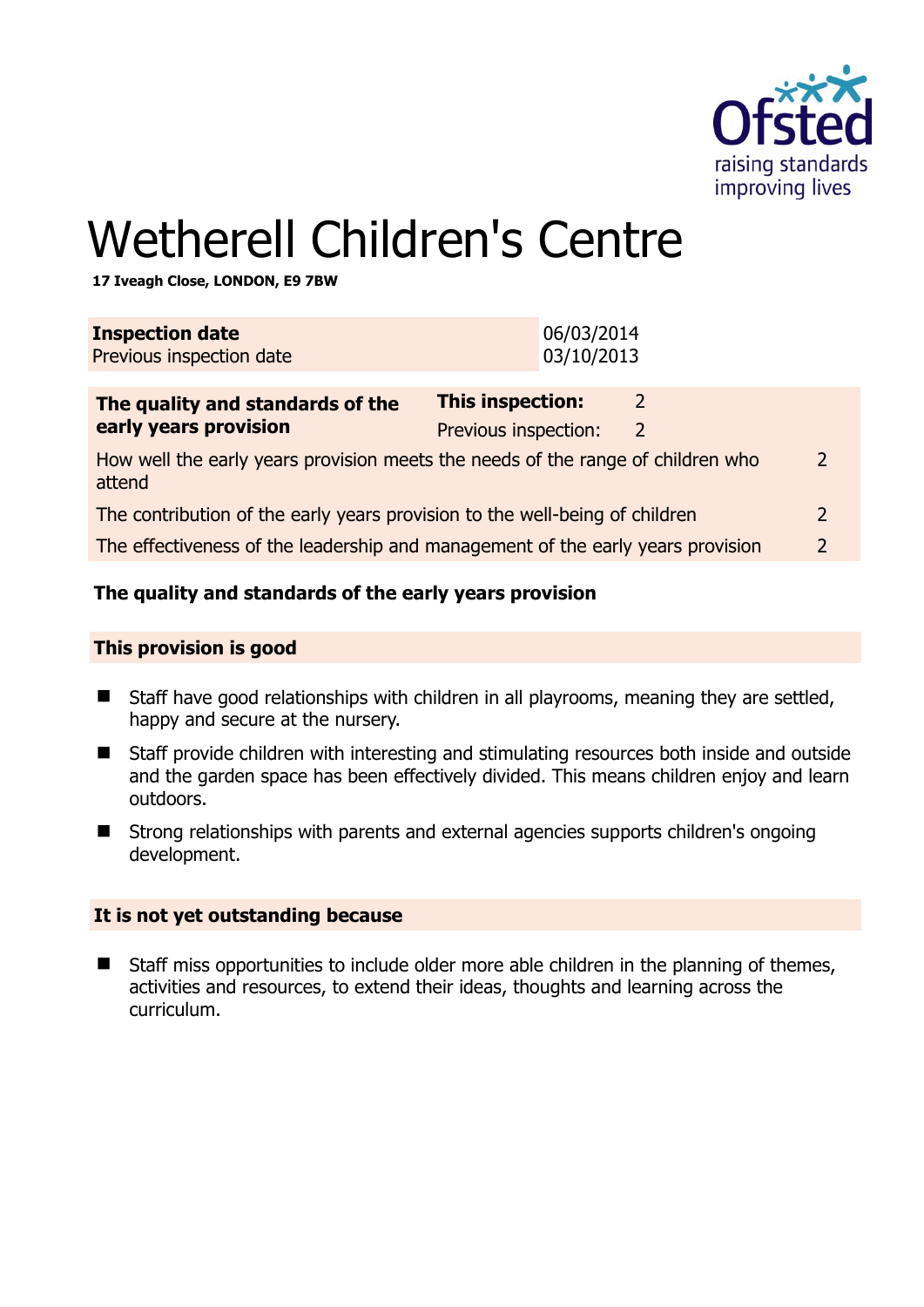## **Information about this inspection**

Inspections of registered early years provision are:

- $\bullet$  scheduled at least once in every inspection cycle the current cycle ends on 31 July 2016
- scheduled more frequently where Ofsted identifies a need to do so, for example where provision was previously judged inadequate
- **•** brought forward in the inspection cycle where Ofsted has received information that suggests the provision may not be meeting the legal requirements of the Early Years Foundation Stage or where assessment of the provision identifies a need for early inspection
- **•** prioritised where we have received information that the provision is not meeting the requirements of the Early Years Foundation Stage and which suggests children may not be safe
- scheduled at the completion of an investigation into failure to comply with the requirements of the Early Years Foundation Stage.

The provision is also registered on the voluntary and compulsory parts of the Childcare Register. This report includes a judgment about compliance with the requirements of that register.

## **Inspection activities**

- $\blacksquare$  The inspector carried out a joint observation with the manager.
- . The inspector sampled a range of documentation including children's records, policies, attendance records and staff files.
- The inspector observed activities in all rooms and the outside play area.
- The inspector spoke to managers, staff children and parents.

## **Inspector**

Caroline Preston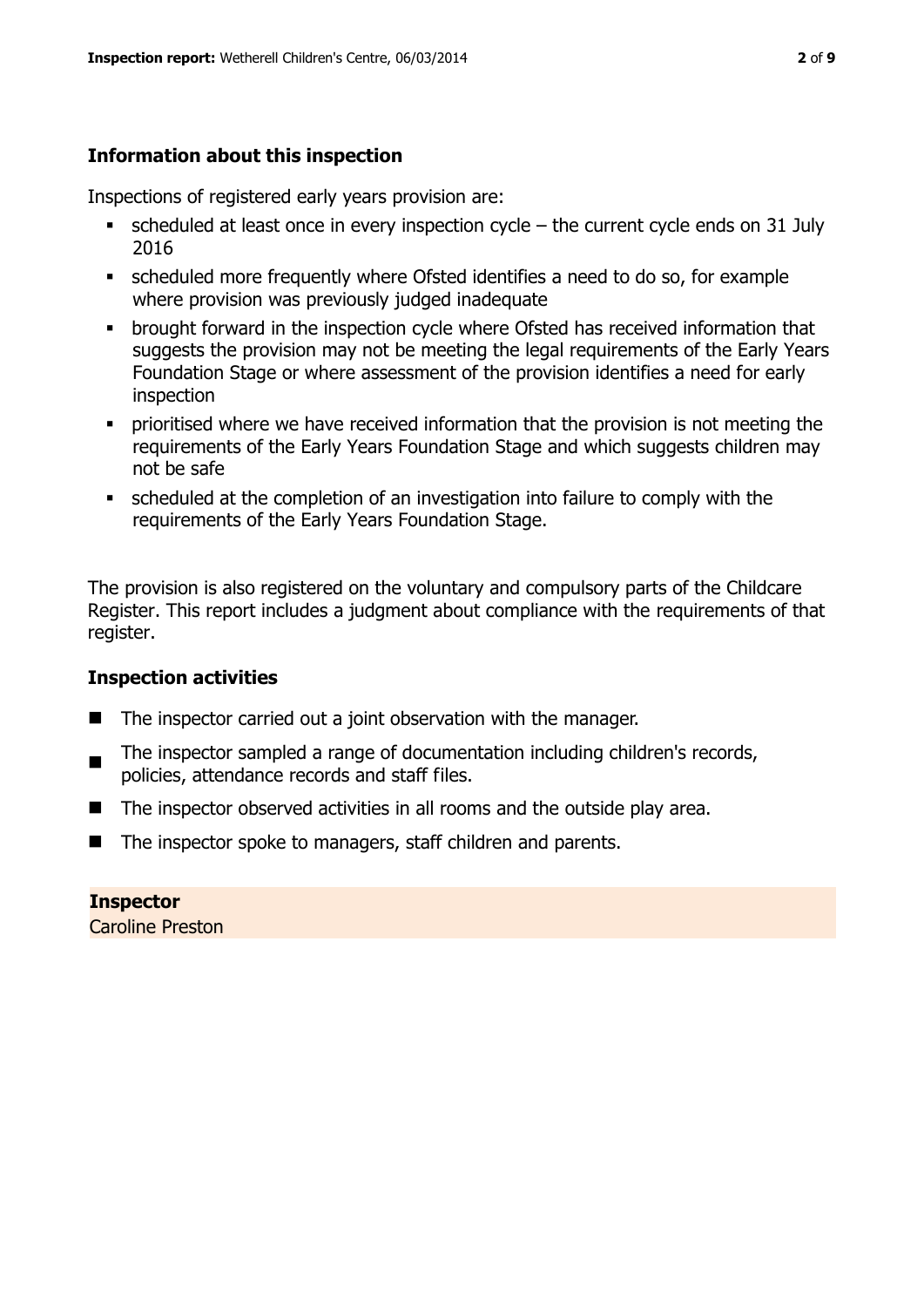#### **Full report**

#### **Information about the setting**

Wetherell Children's Centre registered in 2011 and is operated by Barnardo's, a voluntary organisation. The centre is situated in Homerton, within the London Borough of Hackney. The children have the use of five rooms, in addition to associated facilities. There is a large enclosed outdoor play area for children's use. The centre is registered on the Early Years Register, and the compulsory and voluntary parts of the Childcare Register. The centre also operates a crche service for parents attending classes. There are currently 98 children on roll, who are all in the early years age group. The centre is in receipt of funding to provide free early education for two-, three- and four-year-old children. The centre supports children who are learning English as an additional language and children with special educational needs and/or disabilities. The centre is open each weekday from 8am to 6pm throughout the year, except for bank holidays. The centre employs 23 members of staff including the manager, who all hold relevant early years qualifications and have childcare experience.

#### **What the setting needs to do to improve further**

#### **To further improve the quality of the early years provision the provider should:**

■ enhance children's learning opportunities by encouraging them to share their ideas and thoughts and be involved when staff are planning, themes, activities and resources.

#### **Inspection judgements**

#### **How well the early years provision meets the needs of the range of children who attend**

Staff provide children with a good range of learning experiences to meet their individual needs. The nursery environment is friendly, welcoming and fun for children in all playrooms. Staff know the children well so their interactions with them and teaching are meaningful and effective in helping children to progress. Staff plan around children's interests and abilities, however staff miss opportunities to include children in the planning of themes and topics to extend their ideas, thoughts and feeling and creativity.

Staff undertake on-entry observations and assessments and include parents. This means that staff begin to build effective relationships from the start with parents and support children's learning needs effectively. Staff support children who speak English as an additional language well. They learn key words and use picture cards and simple sign language. Staff work effectively with children who have special educational needs and or/disabilities as they identify any concerns and provide support to promote their inclusion.

Staff provide role play activities to support children's language and emotional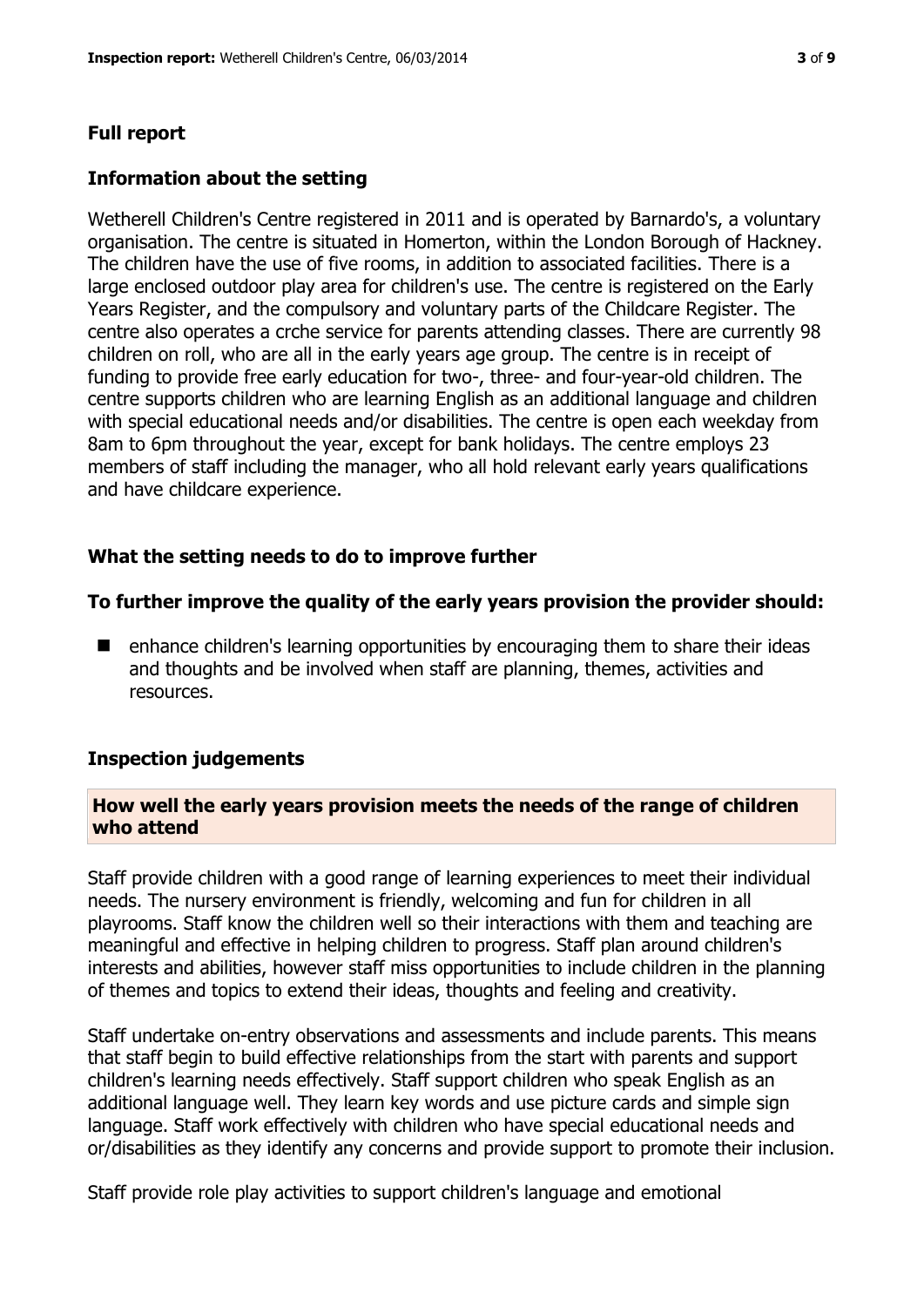development. Children enjoy dressing up and talking about their play and connect this to experiences from home. Staff provide activities to promote children's early writing skills such as shaving foam with glitter. Children use the foam to make marks and shapes with their fingers. Children enjoy making different figures with the playdough. Staff read to children providing good opportunities for children to learn new vocabulary and sit in groups and socialise.

Children enjoy physical activities in the garden, where they climb, run and develop good co-ordination skills. Staff teach children to make choices, they talk to them to encourage their learning and demonstrate how things work. Staff provide children with a good range of programmable resources to support their understanding of information and technology skills. All of which support children to move on to their next stage of learning and be ready for school.

#### **The contribution of the early years provision to the well-being of children**

The well-established key person system means that all children build confidence and selfmotivation. Children settle well and build close bonds with staff. The staff are good role models, who are professional and affectionate towards the children and work well as a team. This teaches children how to behave and treat each other kindly. Staff are good at implementing the nursery's behaviour management policy. They use strategies that help children feel secure and know how to behave appropriately. Staff talk to children about different religious festivals and they provide toys that reflect differences. As a result children begin to learn about the wider world in a positive manner.

Staff provide good opportunities for children to take risks. For example, young children enjoy climbing up into the playhouse in the garden. Staff help children to learn about good hygiene routines such as hand washing. Children also clear away their plates after eating and dress and undress themselves which supports their self-help skills and independence. Staff provide healthy nutritious meals and support children's knowledge of healthy lifestyles which promotes their well-being. Staff provide children with a stimulating range of resources which meet their developmental needs well and prepare them for their next stage of learning.

## **The effectiveness of the leadership and management of the early years provision**

Leadership and management are good, because staff are fully monitored and supported in the delivery of the curriculum and in meeting the safeguarding and welfare requirements. As a result, children progress from their starting points and staff are offered opportunities for further training. This also means that the management team know how staff meet the individual needs of each child through the good key person system.

Staff know and understand the nursery's safeguarding policy and procedures so are able to protect children. Staff carry out detailed risk assessments so that children are kept safe.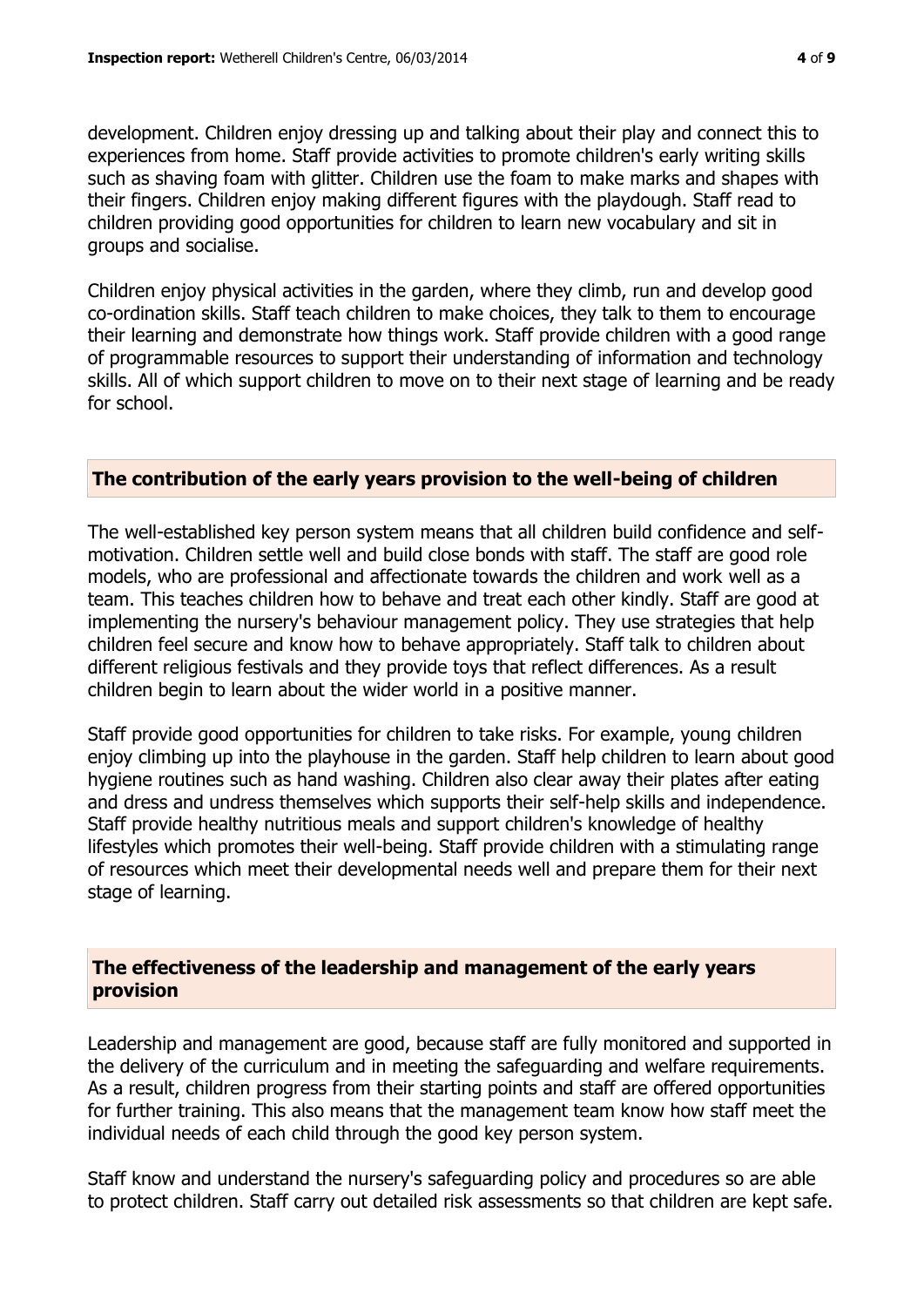Staff are deployed well and children are supervised efficiently so that their needs are met. Staff are always within ratios at all times of the day to safeguard children and support their development. All accidents and injuries are recorded at the time and shared with parents when they arrive to collect their child. Consequently parents are fully aware of the care their children receive. All required documentation is in place for the smooth running of the nursery.

Since the last inspection the nursery has developed the garden area by providing programmable toys outside. This helps children's learning in the garden. The manager completes and shares with staff and parents their self-evaluation documents, which identifies the nursery's strengths and weaknesses.

Staff work effectively with parents by arranging parents' evenings to share records of each child's development. They also speak to parents daily, enabling staff to exchange relevant information about their child. Staff offer parental questionnaires and newsletters so the parents are fully involved with their child's care and ongoing development. Staff have established links with external agencies so that they can fully support children's individual needs.

## **The Childcare Register**

| The requirements for the compulsory part of the Childcare Register are | Met |
|------------------------------------------------------------------------|-----|
| The requirements for the voluntary part of the Childcare Register are  | Met |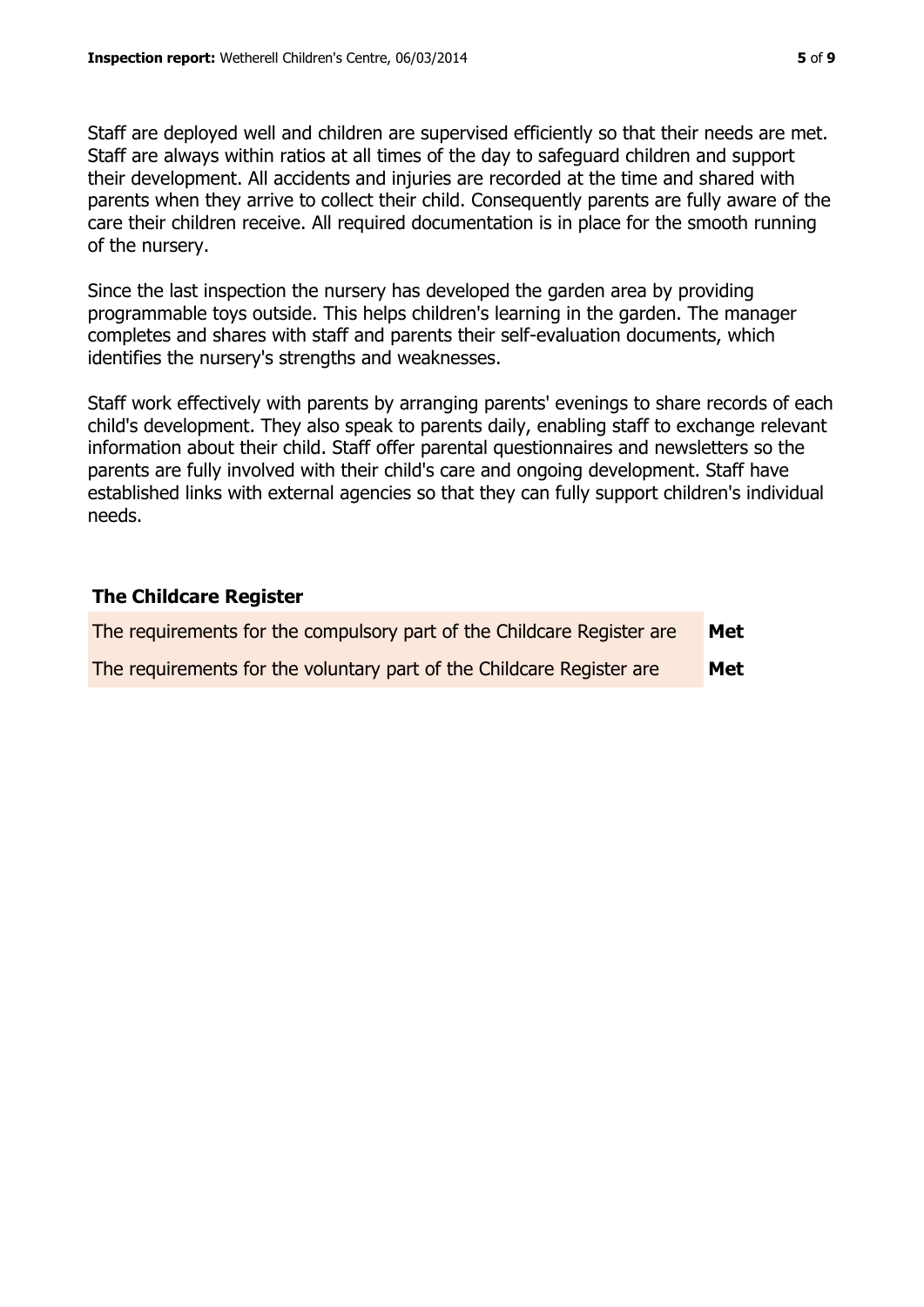# **What inspection judgements mean**

## **Registered early years provision**

| <b>Grade</b> | <b>Judgement</b>        | <b>Description</b>                                                                                                                                                                                                                                                                                                                                                                                |
|--------------|-------------------------|---------------------------------------------------------------------------------------------------------------------------------------------------------------------------------------------------------------------------------------------------------------------------------------------------------------------------------------------------------------------------------------------------|
| Grade 1      | Outstanding             | Outstanding provision is highly effective in meeting the needs<br>of all children exceptionally well. This ensures that children are<br>very well prepared for the next stage of their learning.                                                                                                                                                                                                  |
| Grade 2      | Good                    | Good provision is effective in delivering provision that meets<br>the needs of all children well. This ensures children are ready<br>for the next stage of their learning.                                                                                                                                                                                                                        |
| Grade 3      | Requires<br>improvement | The provision is not giving children a good standard of early<br>years education and/or there are minor breaches of the<br>safeguarding and welfare requirements of the Early Years<br>Foundation Stage. It will be monitored and inspected within<br>twelve months of the date of this inspection.                                                                                               |
| Grade 4      | Inadequate              | Provision that is inadequate requires significant improvement<br>and/or enforcement action. The provision is failing to give<br>children an acceptable standard of early years education and/or<br>is not meeting the safeguarding and welfare requirements of<br>the Early Years Foundation Stage. It will be monitored and<br>inspected again within six months of the date of this inspection. |
| Met          |                         | The provision has no children on roll. The inspection judgement<br>is that the provider continues to meet the requirements for<br>registration.                                                                                                                                                                                                                                                   |
| Not met      |                         | The provision has no children on roll. The inspection judgement<br>is that the provider does not meet the requirements for<br>registration.                                                                                                                                                                                                                                                       |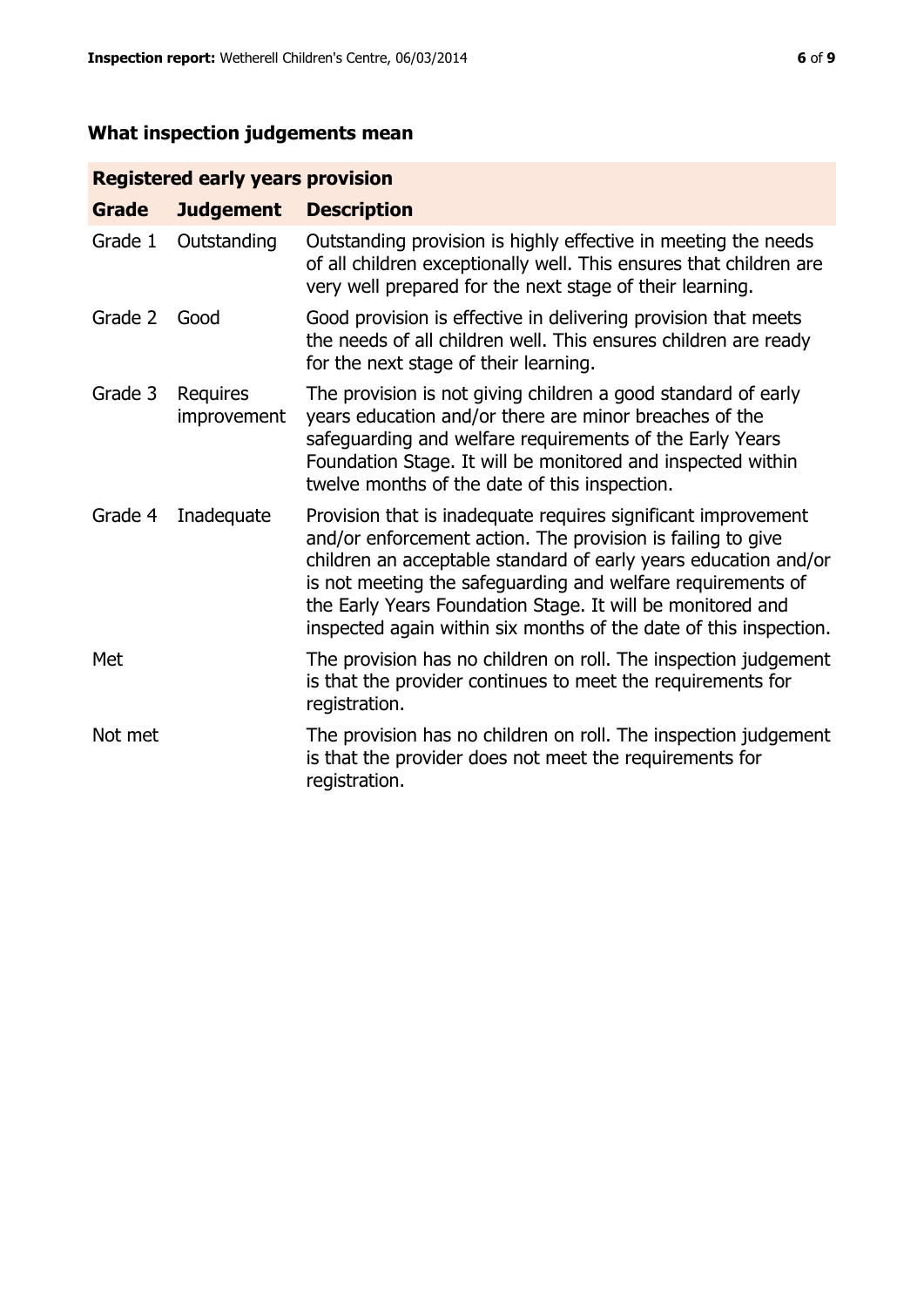## **Inspection**

This inspection was carried out by Ofsted under sections 49 and 50 of the Childcare Act 2006 on the quality and standards of provision that is registered on the Early Years Register. The registered person must ensure that this provision complies with the statutory framework for children's learning, development and care, known as the Early Years Foundation Stage.

## **Setting details**

| Unique reference number           | EY428907                 |
|-----------------------------------|--------------------------|
| <b>Local authority</b>            | Hackney                  |
| <b>Inspection number</b>          | 954378                   |
| <b>Type of provision</b>          | Full-time provision      |
| <b>Registration category</b>      | Childcare - Non-Domestic |
| <b>Age range of children</b>      | $0 - 8$                  |
| <b>Total number of places</b>     | 70                       |
| <b>Number of children on roll</b> | 98                       |
| <b>Name of provider</b>           | Barnardo's               |
| Date of previous inspection       | 03/10/2013               |
| <b>Telephone number</b>           | 02085257090              |

Any complaints about the inspection or the report should be made following the procedures set out in the guidance *'Complaints procedure: raising concerns and making complaints* about Ofsted', which is available from Ofsted's website: www.ofsted.gov.uk. If you would like Ofsted to send you a copy of the guidance, please telephone 0300 123 4234, or email enquiries@ofsted.gov.uk.

## **Type of provision**

For the purposes of this inspection the following definitions apply:

Full-time provision is that which operates for more than three hours. These are usually known as nurseries, nursery schools and pre-schools and must deliver the Early Years Foundation Stage. They are registered on the Early Years Register and pay the higher fee for registration.

Sessional provision operates for more than two hours but does not exceed three hours in any one day. These are usually known as pre-schools, kindergartens or nursery schools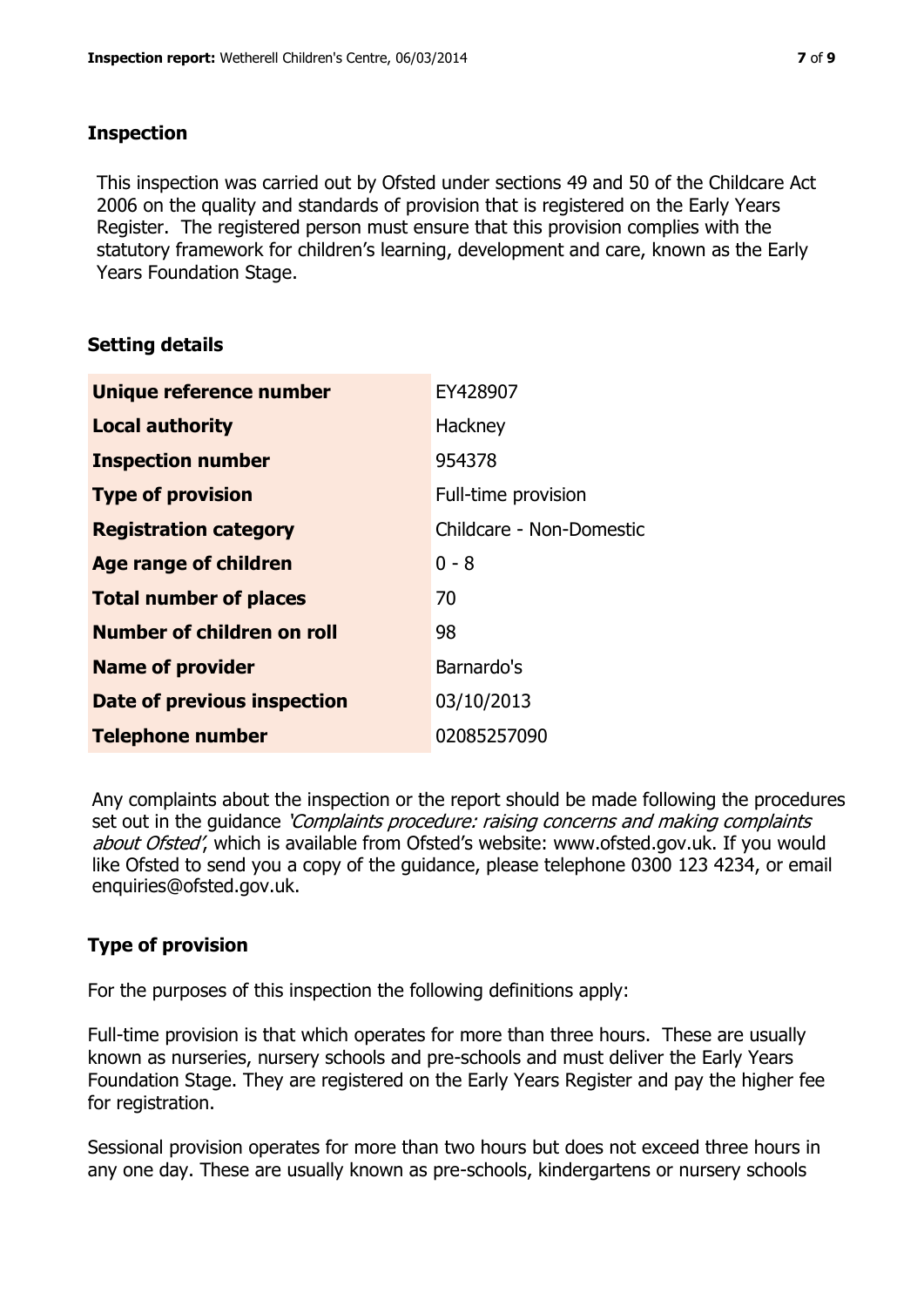and must deliver the Early Years Foundation Stage. They are registered on the Early Years Register and pay the lower fee for registration.

Childminders care for one or more children where individual children attend for a period of more than two hours in any one day. They operate from domestic premises, which are usually the childminder's own home. They are registered on the Early Years Register and must deliver the Early Years Foundation Stage.

Out of school provision may be sessional or full-time provision and is delivered before or after school and/or in the summer holidays. They are registered on the Early Years Register and must deliver the Early Years Foundation Stage. Where children receive their Early Years Foundation Stage in school these providers do not have to deliver the learning and development requirements in full but should complement the experiences children receive in school.